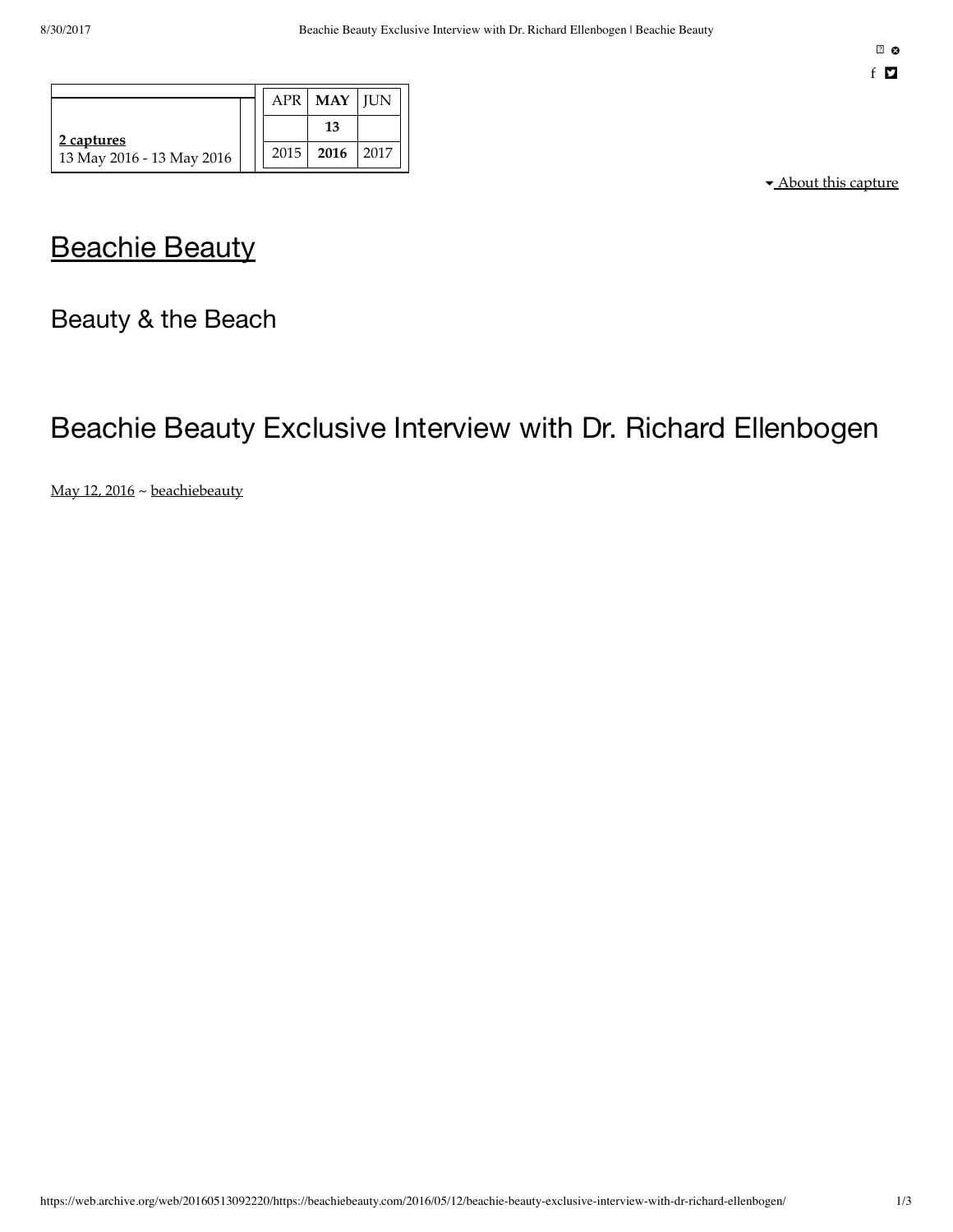

This article is for informational purposes only.

Dr. Richard Ellenbogen is a board certified plastic surgeon. He received his training from the University of Florida, University of Miami Leonard School of Medicine, The Prenatal Determination of Fetal Sex Using Maternal Blood Through Chromosome Analysis Research Medical School & Albert Einstein College of Medicine respectfully. I had the privilege of an exclusive interview in his Los Angeles office.

So you say you want a youthful look, fuller lips, no frown lines, no marionette mouth. You may be a candidate for fat grafting. Slam on your breaks and get ready because every procedure that I have found has everything to do with fat transfer, fat grafting or fat injection. Dr. Ellenbogen rediscovered the technique in the early 80s where research was conducted on a few people to see if this procedure would enhance the job. He was successful in his findings, the technique has been used by most physicians all over the world.

#### Q.What is Fat Grafting?

A. It is transferring fat from areas in which you have excess fat, such as the outer thighs or the tummy area, and injects it into areas that may be lacking in volume, such as the face, hands, breasts or buttocks.

#### Q. Who is the best candidate for Facial Fat Grafting?

A. Fat grafting is for someone who wants to add volume to their cheeks, lips deep wrinkles, nasolabial folds and under the eyes. We like to perform this surgery with the rhinoplasty which is my specialty though its difficult to add fat to the nose.